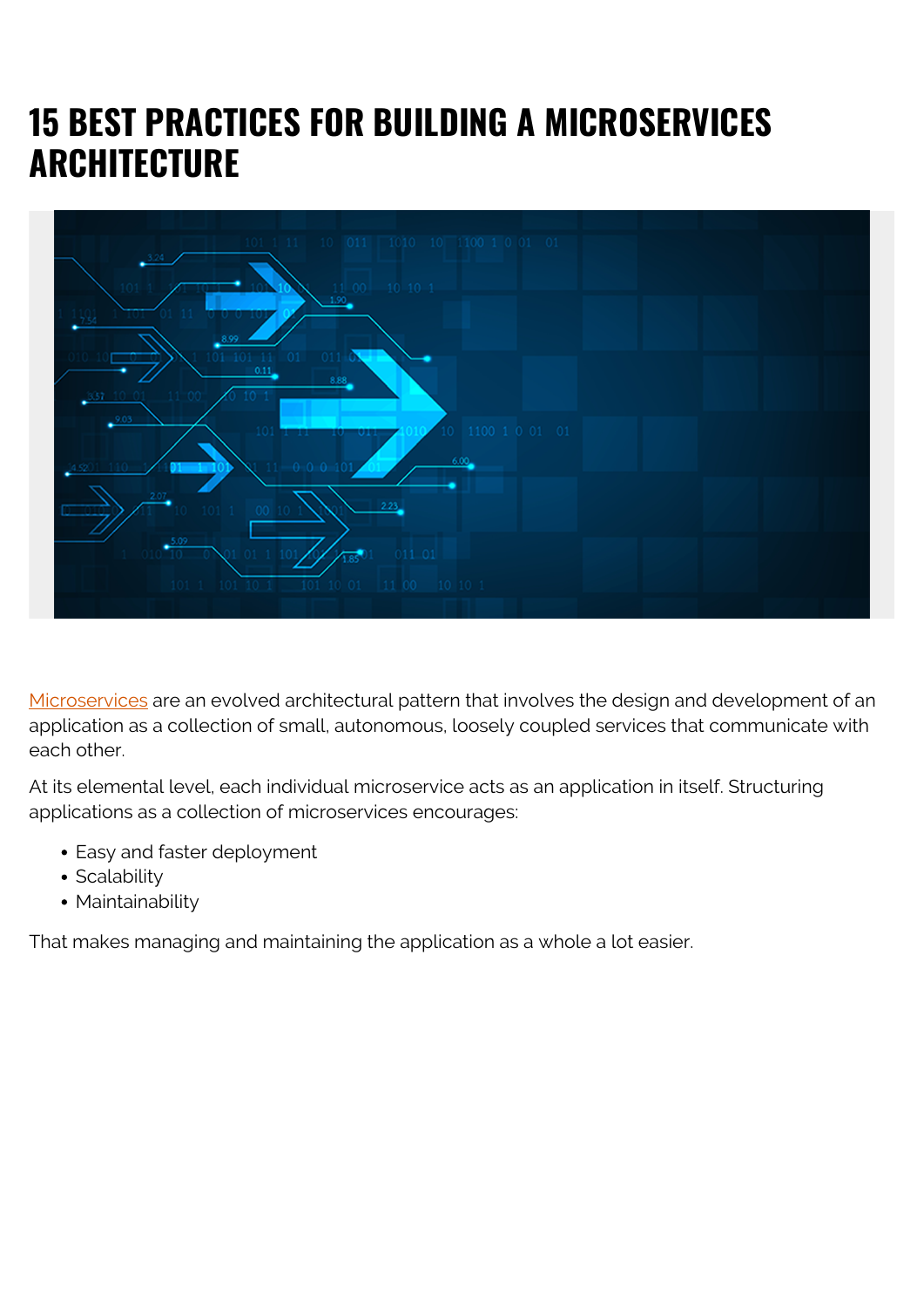



These advantages give credence to the wider adoption of microservices by **[DevOps organizations](https://blogs.bmc.com/blogs/devops-culture/)** both large and small. It's a safe bet that microservices adoption will continue to rise thanks to these advantages—but to maximize the benefit, it's crucial that you embrace best practices for running resilient distributed systems.

Here are 15 best practices that are fundamental to microservice success. Let's take a look!

### **Best practices for microservices architecture**

In this article, I group those best practices into categories that reflect the progression of various [software development lifecycle \(SDLC\) phases](https://blogs.bmc.com/blogs/sdlc-software-development-lifecycle/), starting from the time you begin considering microservices for your next project, to the end of application deployment.

The tips [a](https://blogs.bmc.com/blogs/microservices-architecture/)lso contain practices specific to new adopters, so you can transition successfully from a [monolithic to a microservice framework.](https://blogs.bmc.com/blogs/microservices-architecture/)

#### **For planning & organizing…**

**Determine if the microservices architecture is a good fit based on your requirements.** Do not adopt a microservices architecture because the big names are doing it. You should analyze your requirements to see where you can segment them into functions that provide value. Do your due diligence to ensure that your application can be sub-divided into microservices while still retaining its core features and operability.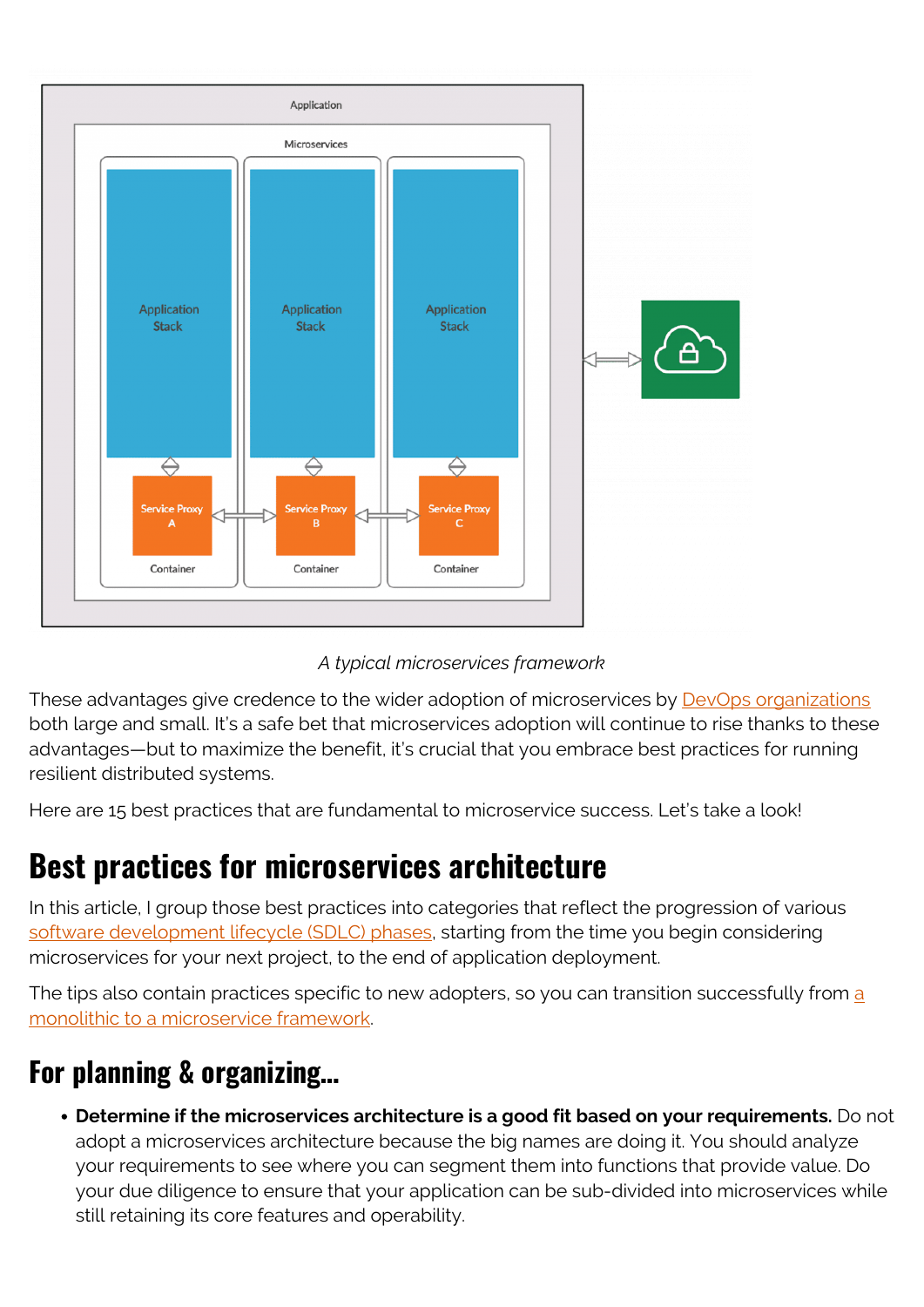- **Get everyone on board with the idea.** The transition from monolithic architecture to microservices is initially a lengthy and tedious process—and the impact is not limited only to the [development team](https://blogs.bmc.com/blogs/it-teams/). Stakeholders should consider the time, money, and technical expertise required for the infrastructural changes that must be adopted. The engineering team specifically faces a considerable disruption being both the *implementer* and the *user* throughout the transition.
- **Build teams around microservices.** Each microservice acts as an independent application in itself, so teams should, too. Form separate teams for handling different microservices. This also requires that such teams have the necessary skills and tools to develop, deploy, and manage a specific service on their own. The teams should be versatile and big enough to handle their operations autonomously without wasting time communicating.

#### **When designing the microservice…**

- **Differentiate your microservices from your business functions and services.** Doing this will help you avoid building microservices that are either too large or too small. If the former occurs, you will see no benefits from using the microservice architecture. The latter will lead to an exponential increase in operational costs that outweighs any benefits gained.
- **Design your services to be loosely coupled, have high cohesion, and cover a single bounded context.** A loosely coupled service depends minimally on other services. Having high cohesion requires that the design of the service should follow the single responsibility principle—that is, it should perform only one main function and do it well. Lastly, design your service such that they are domain-specific while containing internal details of the domain and domain-specific models. This ensures that a microservice covers a single-bounded context, achieving a Domain-Driven Design (DDD).
- **Use APIs and events to communicate between services.** Services should not call each other directly. Instead, design an [API gateway](https://www.bmc.com/blogs/microservice-vs-api/) that handles authentication, request, and responses as well as throttling for the services. With an API gateway in place, you can easily redirect traffic from the API gateway to the updated version whenever there are changes to your service.
- **Consider security vulnerabilities within a microservice architecture.** As a best practice, adopt [the DevSecOps model](https://www.bmc.com/blogs/devops-devsecops/) to ensure a secured microservices framework. Importantly, microservices in general are more susceptible to attack vectors due to their distributed structure. As a result, provisioning security requires a completely different approach when compared to a monolithic framework—that's why DevSecOps is perfect.

#### **When developing the microservice…**

- **Have a separate version control strategy for each service.** Each service should have its repository for ease of access provisioning while keeping version control logs clean. This also comes in handy if you are implementing any change that could potentially break other services.
- **Development environments should be consistent across machines.** Set up the development environment of your service as [virtual machines](https://blogs.bmc.com/blogs/containers-vs-virtual-machines/) to enable developers to adapt the framework and get started quickly.
- **Include backward compatibility for the service endpoints you are exposing.** You do not want to break any callers. To do so, implement rigid contract tests to protect against breaking changes. This also enables backward compatibility based on the API calls in response to every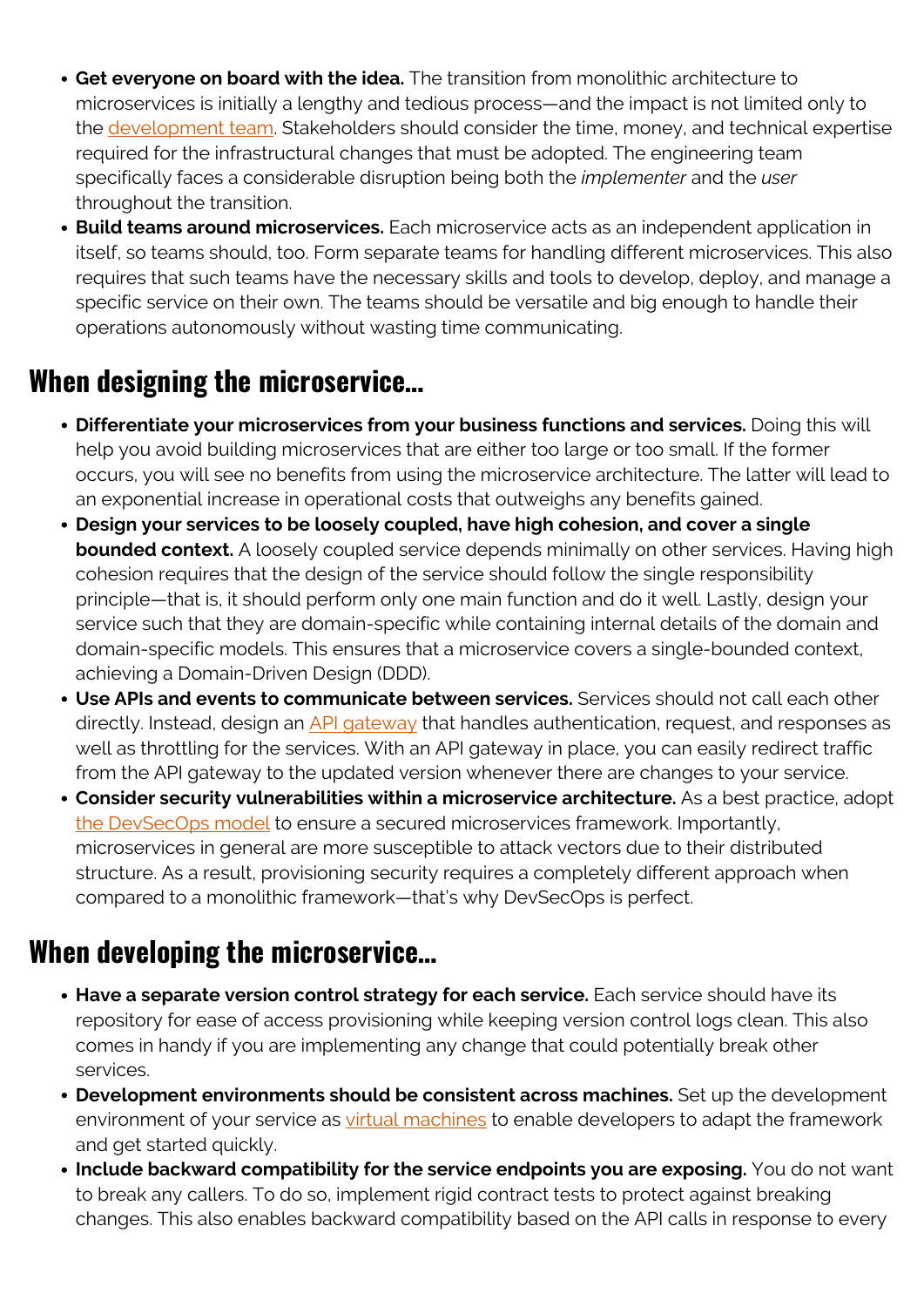user query. Doing this helps your organization build production-ready applications faster.

#### **For data storage & management…**

**• Have different databases or data stores for each microservice.** Select [a database](https://blogs.bmc.com/blogs/data-lake-vs-data-warehouse-vs-database-whats-the-difference/) that suits the needs of your microservice, customize the infrastructure and storage to match the data it will contain, and use it solely for that microservice. This remains one of the key enablers of achieving a robust microservice framework, where each service is maintained independently, while working in cohesion with other services through a [service mesh.](https://blogs.bmc.com/blogs/service-mesh/)





#### **For deploying & hosting…**

- **Deploy your microservices separately.** Doing so helps save time while coordinating with multiple teams during regular maintenance or upgrade efforts. You also do not want a single service to use an unfair amount of resources while impacting other services, just because they're sharing resources. I highly recommended using a dedicated infrastructure to host each microservice. Doing this isolates each microservice from faults in other components, thus helping in fault tolerance and avoiding a full-blown outage.
- **Containerize your microservices.** [Containers and microservices often go hand-in-hand.](https://blogs.bmc.com/blogs/getting-started-containers-microservices/) With containerized microservices, you can deploy and management individual services independently, without affecting services hosted on other containers. Containers also offer platform-independence and interoperability that blend exactly with the goals of microservice architecture.
- **Have a separate build for your microservices and automate the deployment process.** An essential aspect of realizing the DevOps model is to enhance efficiency by [enabling](https://blogs.bmc.com/blogs/it-orchestration-vs-automation-whats-the-difference/) [automation.](https://blogs.bmc.com/blogs/it-orchestration-vs-automation-whats-the-difference/) With automation tools like [Jenkins](https://www.jenkins.io/), you can automate DevOps workflows by facilitating [Continuous Integration and Continuous Delivery \(CI/CD\)](https://blogs.bmc.com/blogs/deployment-pipeline/).